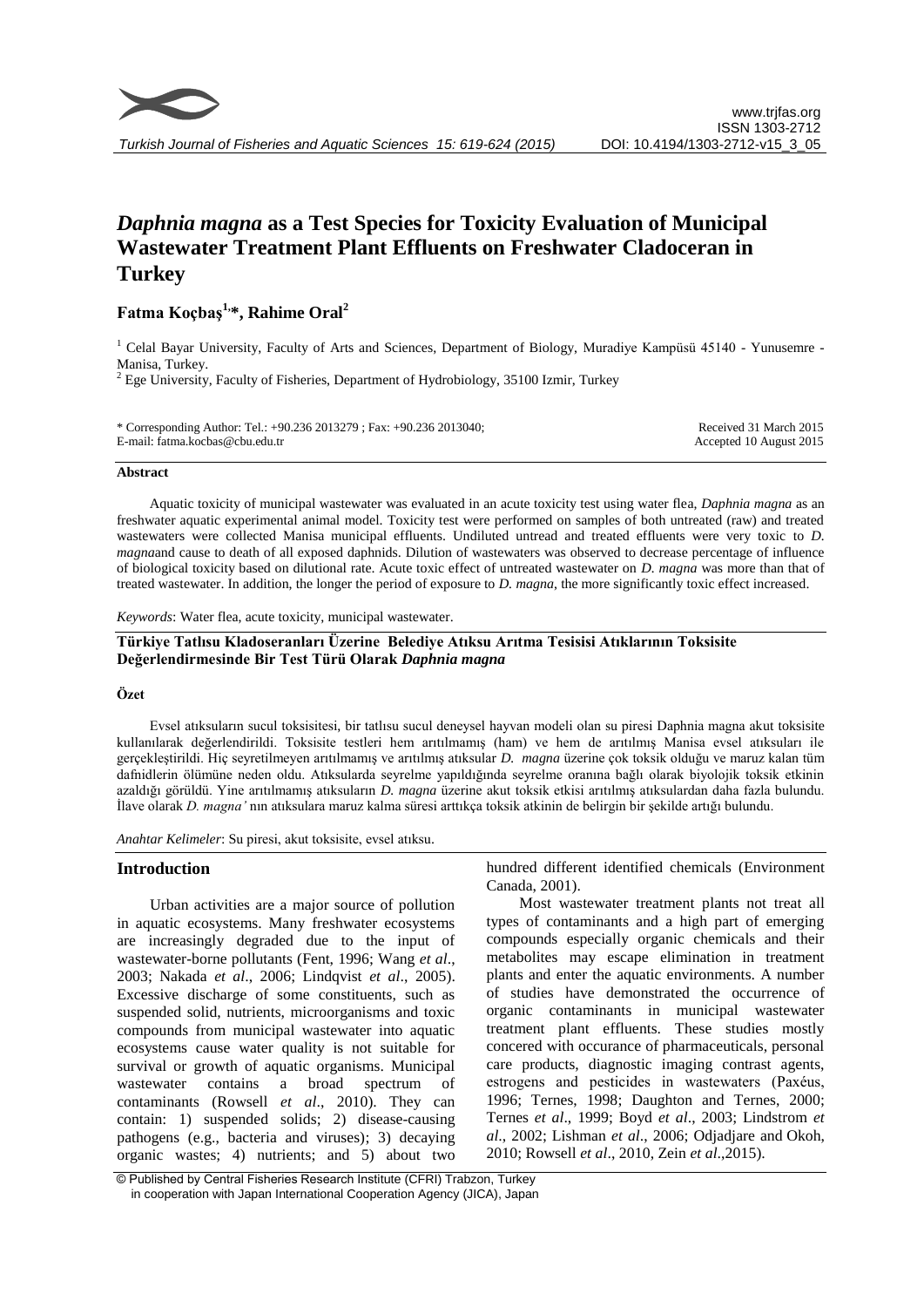Hazard assessment of municipal wastewater in Turkey is based on physicochemical parameters e.g. total suspended solids (TSS), biological oxygen demand (BOD), chemical oxygen demand (COD) and pH. Bioassays for evaluating treated municipal wastewaters are not used. However, the complexity of wastewaters limits analyses of all chemicals and these give rise to the suspicion of the safety of wastewater treatment plants effluents. At the same time volume of effluents is too much. For this reason, toxicity tests have been carried out to assess the potential effects of wastewater discharges on aquatic life. One of the most internationally used bioassays for monitoring of effluents is the acute toxicity test with daphnid cladocerans and in particular that performed with *Daphnia magna*. Standard methods have been developed for this assay that were gradually endorsed by national and international organisations dealing with toxicity testing procedures, in view of its application within a regulatory framework (Persoone *et al*., 2009).

A number of species of Daphnidae family are used for toxicity test very common. Besides they are well recommended for testing (USEPA, 2002), the organisms are generally available throughout the year and easily cultured in the laboratory. In addition to this, daphnids are sensitive to a variety of pollutants and have been widely used as the biotests organisms for evaluating different toxic substances (ISO, 1996; Sarma and Nandini, 2006; Sánchez- Meza *et al*., 2007; Oral *et al*., 2007; Tatarazako and Oda, 2007).

In this study, a common species such as the freshwater flea *D. magna* (Cladocera, Crustacea) was used to assess the acute toxicity of untreated and treated wastewaters from the municipal wastewater treatment plant in Manisa, Turkey. The objective of this study was to investigate the safety for discharging municipal wastewaters effluents into fresh water organisms to protect aquatic biota and achieve water quality standards.

# **Materials and Methods**

Manisa Municipal Wastewater Treatment Plant (MMWTP) provided treatment to wastewater from approximately 332.346 residents and discharges to Gediz River. In 2007, the average daily flow of MMWTP was  $7000 \text{ m}^3/\text{day}$ . Samples of raw influent and mechanically and biologically treated effluent from MMWTP were collected in June 2007. The samples were transferred to the laboratory in cooled

box and stored in darkness in refrigerator  $(+4^{\circ}C)$  prior to chemical analyses and performance of bioassays. The bioassays were performed within a week.

All chemical analysis of MMWTP influents and efluents were performed in accordance with Standard Methods (APHA, 1998).

In this research, *D. magna* were cultured and handled according to the procedures outlined in the U.S. Environmental Protection Agency (USEPA) manual (USEPA, 2002). The acute and whole effluent toxicity tests performed followed the U.S.EPA guideline (USEPA, 2002). Four replicates of five neonates (less than 24 h old) were used for each treatment and control without feeding. The test concentrations ranging from 0.1% to 100% were set by dilution of untreated (raw) and treated wastewater effluents. In each treatment schedule 20 daphnids were scored for their frequencies of immobilized daphnids.

$$
TU = 100/LC_{50} \tag{1}
$$

The toxicity data were classified according to the hazard classification system for wastewaters discharged into the aquatic environment as shown in Table 1 (Persoone *et al*., 2003).

The  $LC_{50}$  values were determined at 24, 48, 72 and 96 hours by probit analysis. The calculations were done using Probit Programme Version 1.5, which is available in USEPA (USEPA, 2002). Following to this, toxicity values  $(LC_{50})$  were transformed into Toxic Units (TU) according to the equation 1.

#### **Results**

#### **Wastewater Characterization**

A large amount of municipal wastewaters are discharged directly or indirectly into the water bodies in Turkey. 63.3% and 36.4% of wastewaters are discharged into the recipient environment treated and untreated, respectively. Almost half of municipal wastewaters (49.6%) is dumped into freshwaters such as rivers, lakes, reservoirs and dams (TurkStat, 2013), with great amount various contaminants in municipal wastewaters becoming a major threat to freshwater organisms in particular. Water fleas, as *D. magna,* are small inverte brate crustaceans and a key source of food for many fish in fresh water ecosystems. 41.24% of all known species of fish are found in fresh water (Marzan *et al*., 2014), which indicates that the subject

**Table 1.** Hazard classification system for waste waters discharged into the aquatic environment (Persoone *et al*., 2003)

| TU              | Class     | Toxicity                 | Symbol |
|-----------------|-----------|--------------------------|--------|
| < 0.4           | Class I   | No acute toxicity        | ☺      |
| < 0.4 < T U < 1 | Class II  | Slight acute toxicity    | ☺      |
| 1 < T U < 10    | Class III | Acute toxicity           |        |
| 10 < T U < 100  | Class IV  | High acute toxicity      | 22     |
| TU > 100        | Class V   | Very high acute toxicity | 222    |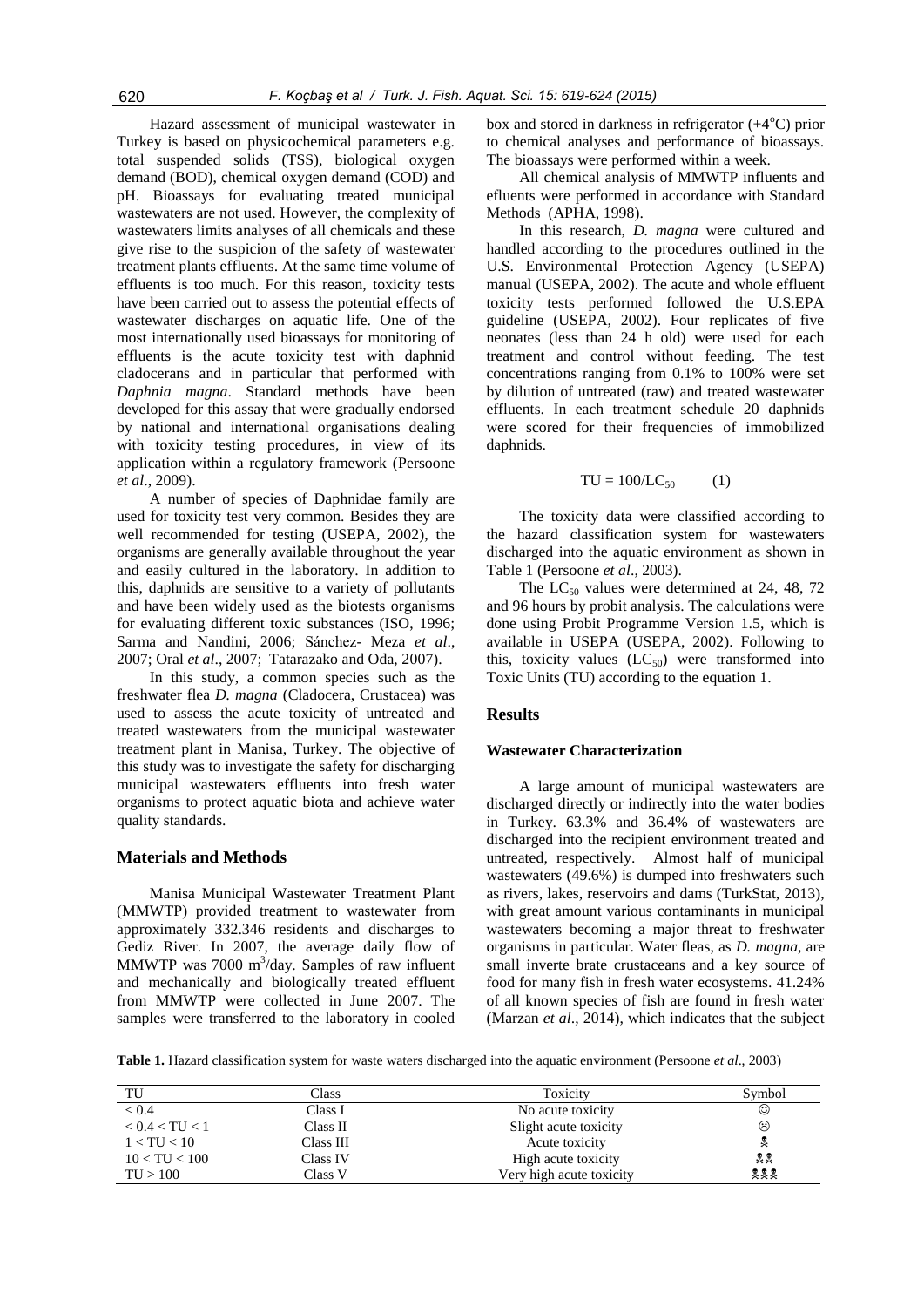is of increasing importance.

In order to characterize the water quality parameters of MMWTP influents and efluents, such as pH, COD,  $BOD<sub>5</sub>$  and TSS were measured. Results of chemical analyses of wastewaters are presented in Table 2. One of the important parameters in municipal wastewater is pH, whose measurements show that there were no significant differences between treated and untreated wastewaters in pH value with optimum intervals. According to results of COD and BOD examination, their values in wastewaters of MMWTP decrease after treatment, which proves that the system works well. Following the treatment process, both COD and BOD values were found to be within the discharge limits in Turkey (Turkish Official Newspaper, 2004). Measurement of TSS values indicated that they were within the standard limits of wastewater discharge in Turkey both in treated and untreated wastewaters with a significant reduction in TSS value only after the process. On the other hand, chemical characteristics of MMWTP waste effluents tested in the study are consistent with the regulation of effluent discharging criteria of European Union (EU) (1991 ) (Table 2). Values of treated MMWTP effluents were in agreement with EU discharge limits.

The mean untreated wastewawater COD,  $BOD<sub>5</sub>$ and TSS were found to be  $288.0 \text{ mgO}_{2}/L$ , 96.0  $mgO<sub>2</sub>/L$  and 57.3 mg/L respectively. After treatment all were observed as 44.2 mgO<sub>2</sub>/L, 16.0 mgO<sub>2</sub>/L and 26.5 mg/L respectively. The findings revealed that the mean percentage removal in COD,  $BOD<sub>5</sub>$  and TSS after treatment procedure were found to be 84.7%, 83.3% and 53.8% respectively.

Results of physicochemical parameters measured in wastewaters showed a significant decrease in the values while those of toxicity tests on *D. magna* did not indicate such a reduction (Table 3). None of *D. magna* individuals allowed to live in 100% untreated and treated wastewaters managed to survive even in the shortest time of testing.

However, the value of toxicity in immobilized *D. magna* was defined as  $LC_{50}$  and TU varying with testing time (Table 4).

Although all the MMWTPs wastewaters were discharged under the regulations for the conventional water quality standards, revealed toxicities in the whole effluent toxicity tests with *D. magna.* In addition, biological toxic effect increased based on the duration of the test.  $LC_{50}$  value of the tests performed with untreated wastewater was 24.9 after 24 hours while it dropped to 15.8, 12.7 and 11.3 following 48, 72 and 96 hours, respectively. Accordingly, TU values were measured as 4.0, 6.3, 7.9 and 8.8 after 24, 48, 72 and 96 hours, respectively. Toxic effect of treated waters on *D. magna* immolization was less than that of untreated waters on it. However, toxic effect of treated wastewaters on *D. magna* increased in longer periods, which was similar to that of untreated wastewaters on it. Although  $LC_{50}$ value was 32.9 following 24 hours, it decreased to 29.4, 25.1 and 23.8 after 48, 72 and 96 hours, respectively. Consequently TU values were found as 3.0, 3.4, 4.0 and 4.2 after 24, 48, 72 and 96 hours, respectively (Table 4).

#### **Discussion**

# **Whole Effluent Toxicity Test**

Consequences of the study on acute toxicity of treated municipal wastewaters on *D. magna* in Korea

**Table 2.** Chemical characteristics of untreated and treated wastewaters collected from MMWTP

|                                                               | <b>COD</b>          | BOD <sub>5</sub>    | <b>TSS</b> | pH                       |
|---------------------------------------------------------------|---------------------|---------------------|------------|--------------------------|
|                                                               | mgO <sub>2</sub> /L | mgO <sub>2</sub> /L | mg/L       |                          |
| Untreated WW                                                  | 288.0               | 96.0                | 57.3       | 7.3                      |
| <b>Treated WW</b>                                             | 44.2                | 16.0                | 26.5       | 7.5                      |
| Discharge limits in Turkey (Turkish Official Newspaper, 2004) | 180.0               | 50.0                | 70.0       | $6-9$                    |
| Discharge limits EU (91/271/EEC)                              | 125.0               | 25.0                | 35.0       | $\overline{\phantom{0}}$ |

**Table 3.** Mortality of *D. magna* exposed to different concentrations of both untreated and treated wastewaters collected from MMWTP

| Wastewater       |           |         |           |         |             |         |           |         |
|------------------|-----------|---------|-----------|---------|-------------|---------|-----------|---------|
| Concentrations % |           |         |           |         | Mortality % |         |           |         |
|                  | 24 h      |         | 48h       |         | 72 h        |         | 96 h      |         |
|                  | Untreated | Treated | Untreated | Treated | Untreated   | Treated | Untreated | Treated |
|                  |           |         |           | 0       | 0           | 0       |           |         |
|                  |           |         |           | 0       | O           | 0       |           |         |
|                  |           |         |           |         | 15          |         | 15        |         |
| 10               | 20        |         | 20        | 15      | 30          | 25      | 35        | 25      |
| 30               | 40        | 15      | 70        | 35      | 80          | 40      | 85        | 45      |
| 100              | 100       | 100     | 100       | 100     | 100         | 100     | 100       | 100     |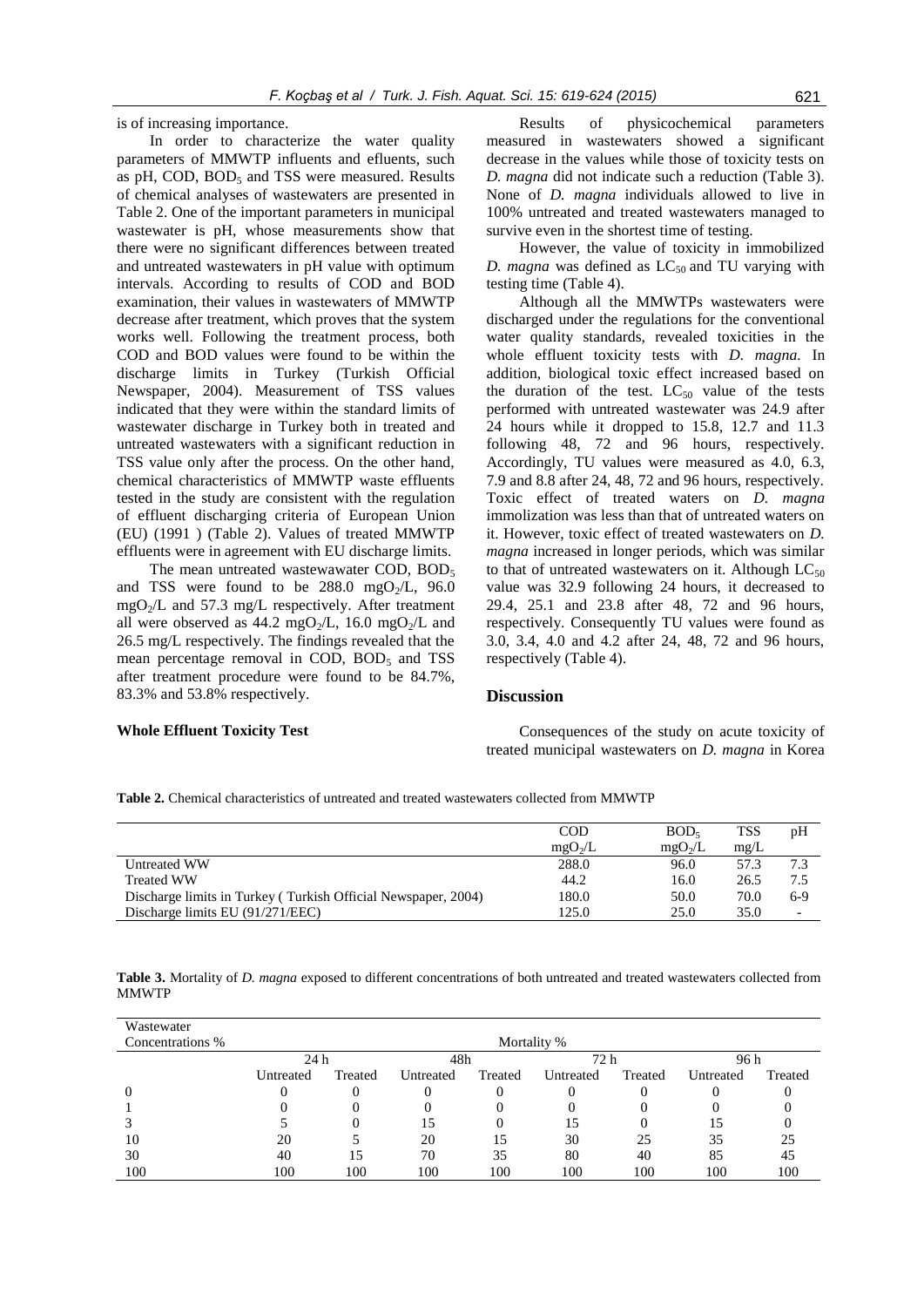| Hour      | $\mathop{\rm LC}\nolimits_{50}$ | 95% Confidence Limits | TU  | <b>Class</b> | Toxicity       |
|-----------|---------------------------------|-----------------------|-----|--------------|----------------|
| Untreated |                                 |                       |     |              |                |
| 24        | 24.9                            | $17.2 - 37.2$         | 4.0 | Ш            | Acute toxicity |
| 48        | 15.8                            | $10.7 - 23.4$         | 6.3 | Ш            | Acute toxicity |
| 72        | 12.7                            | $8.7 - 18.5$          | 7.9 | Ш            | Acute toxicity |
| 96        | 11.3                            | $7.8 - 16.4$          | 8.8 | Ш            | Acute toxicity |
| Treated   |                                 |                       |     |              |                |
| 24        | 32.9                            | $24.7 - 44.6$         | 3.0 | Ш            | Acute toxicity |
| 48        | 29.4                            | $21.2 - 41.4$         | 3.4 | Ш            | Acute toxicity |
| 72        | 25.1                            | $17.7 - 36.2$         | 4.0 | Ш            | Acute toxicity |
| 96        | 23.8                            | $16.9 - 34.1$         | 4.2 | Ш            | Acute toxicity |

**Table 4:** Toxicity evaluation of untreated and treated wastewaters collected from MMWTP using *D. magna*

indicated that of TU values in five different municipal wastewaters after 48 hours, only one wastewater TU value exceeded 1 (1.31) while the other four TU values remained below 1 (0.10-0.80) (Ra *et al*., 2007), as compared to which treated wastewaters of MMWTP were found to have significantly more toxic effect on *D. magna*. Because municipal wastewaters are complex mixtures, it is natural for them to show different physicochemical properties based on time and location, from which it could be concluded that toxic effect remains variable as well.

The present study showed that municipal wastewaters could be harmful to biota even if they evidently met standards for wastewater discharge limits, since measurement of sufficient amount of physicochemical parameters requires determination of standards of discharge limits. However, as we previously cited, municipal wastewaters could include complex toxic, carcinogenic and mutagenic organic and inorganic substances which are all difficult to determine (Ricking *et al*., 2003; Servos *et al*., 2005; Cristale and Lacorte, 2015).

Zein *et al*. (2015) determined similar values of toxicity removal for *D. magna* after primary and secondary treatment. The potential impact of complex chemical mixtures (e.g., treated wastewater) can enhance the toxicity of exposure to the insecticide. Complex chemical mixtures exposure in aqueous systems is an input of contaminants in the environment (Zein *et al*, 2015).

No significant reduction was observed for whole effluent acute toxicity by luminescent bacteria assay and cladoceran assay (Sun *et al*., 2015).

Feeding rate inhibition and oxidative stress of effluent from a liquid crystal display (LCD) wastewater treatment plant (WWTP) to *D. magna* (reference species) and *Moina macrocopa* were monitored and raw wastewater was acutely toxic to both *D. magna* and *M. macrocopa*, but the toxicity reached less than 1 TU in the final effluent (FE) as treatment proceeded (Kim *et al*., 2012).

It has been reported that *D. magna* can be a useful analytical tool for early warning system to monitor of WWTP. Results of ecotoxicity tests presented *Daphnia* mobility ranges from 0 to 100% at the untreated and from 15 to 100% after treated (Mendonça *et al*., 2013).

In conclusion, we claim and propose that measurement of toxicity and monitoring of physicochemical parameters be performed simultaneously in large-scale treatment plants and that discharge limits be standardized in view of protection of biota in fresh waters. Furthermore, it should be considered whether there are other possible discharges into the recieving environment and if there are what types and how much they are so as to protect biota.

Based on the results of the study and on other experiences, we reported that ecotoxicological tests should be used for assessment municipal whole effluents in Turkey since they help predetermine whether municipal wastewaters are toxic in the shortest time possible. Data of the present study on water flea show that wastewater discharges into receiving environment could enable us to understand their toxic potential.

Municipal effluents which are treated and compared with standards of permissible discharge limits in Turkey have toxic potential to living *D. magna*. Therefore, whole effluent toxicity tests are needed to combine measurement of physicochemical parameters with assessment to better protect the quality of the fresh water environment.

# **Acknowledgment**

The authors would like to thank Celal Bayar University (Project Code: BAP - FEF 2006-088) for providing financial support for the project.

#### **References**

APHA (American Public Health Association), 1998. Standart methods for the examination of water and wastewater/prepared and published jointly by American Public Health Association, American Water Works Association, Water Environment Federation., 20 Edition (Joint editorial board, Lenore S. Clesceri, Arnold E. Greenberg, Andrew D. Eaton ; Managing editor, Mary Ann H. Franson). American Public Health Association, Washington DC.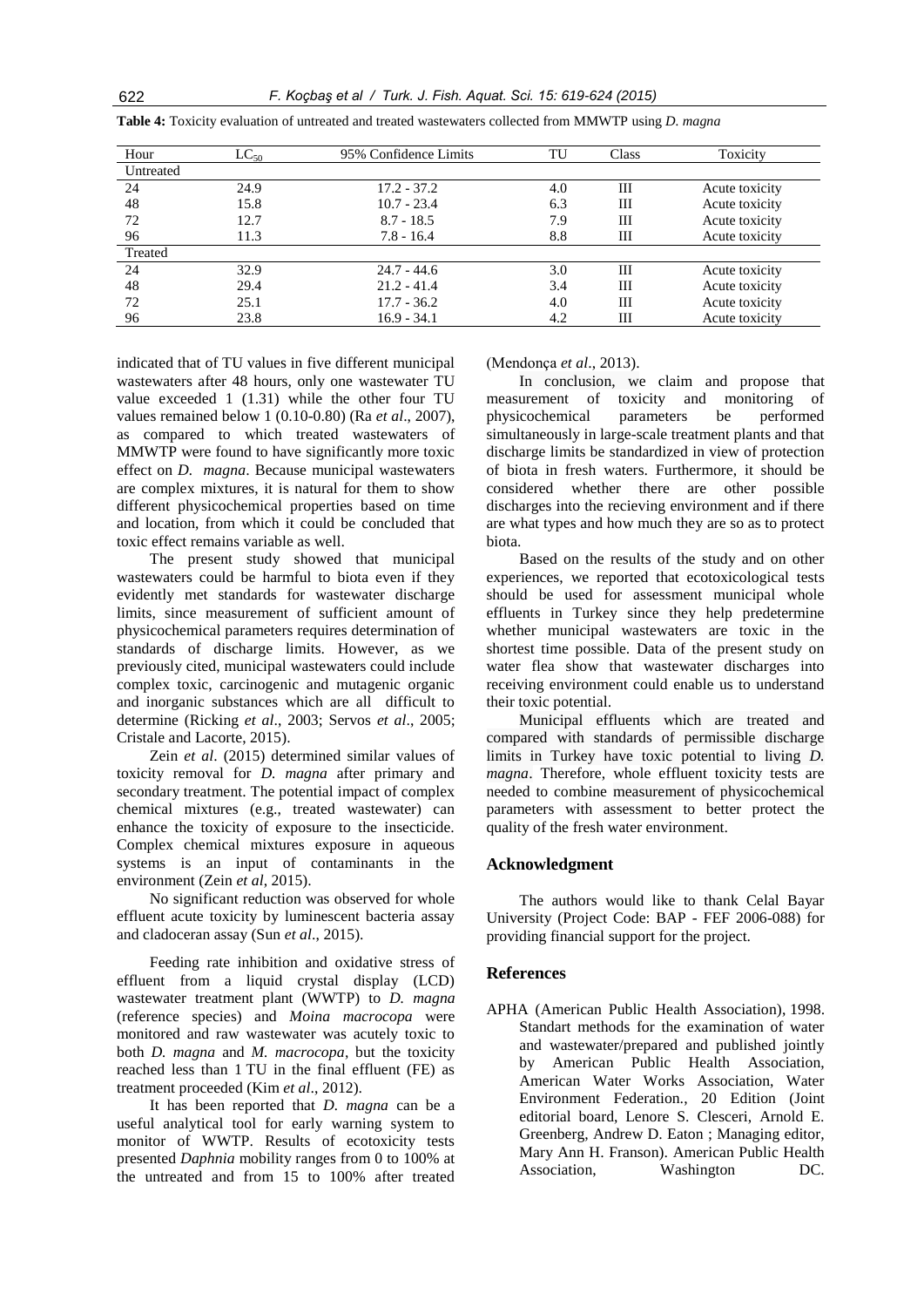[http://trove.nla.gov.au/version/38126605.](http://trove.nla.gov.au/version/38126605)

- Boyd, G.R, Reemtsma, H., Grimm, D.A and Mitra, S. 2003. Pharmaceuticals and personal care products (PPCPs) in surface and treated waters of Louisiana, US and Ontario, Canada. Science of the Total Environment, 311(1-3): 135–49.
- Cristale, J. and Lacorte, S. 2015. PBDEs versus NBFR in wastewater treatment plants: occurrence and partitioning in water and sludge. AIMS Environmental Science, 2(3): 533-546. doi: 10.3934/environsci.2015.3.533
- Daughton, C.G. and Ternes, T.A. 2000. Pharmaceuticals and personal care products in the environment: Agents of subtle change?. Environmental Health Perspectives, 107 (6): 907-38.
- Environment Canada, 2001. State of Municipal Wastewater Effluents in Canada (State of the Environment Report). Prepared by Indicators and Assessment Office, Ecosystem Science Directorate, Environmental Conservation Service, Environment Canada. ISBN 0-662- 29972-8. Cat. No. En1-11/96E, Ottawa, Ontario, 74 pp.
- E.U. (European Union) Council Directive 91/271/EEC of 21 May 1991. Concerning urban waste-water treatment (91/271/EEC), 1991, Official Journal of the European Communities, No. L 135, 30 May 1991. 40-52.
- [Fent,](http://www.sciencedirect.com/science/article/pii/0048969795050485) K. 1996. Organotin compounds in municipal wastewater and sewage sludge: contamination, fate in treatment process and ecotoxicological consequences. [Science of The Total](http://www.sciencedirect.com/science/journal/00489697)  [Environment,](http://www.sciencedirect.com/science/journal/00489697) [185 \(1–3\)](http://www.sciencedirect.com/science/journal/00489697/185/1): 151–159. doi: [10.1016/0048-9697\(95\)](http://dx.doi.org/10.1016/0048-9697(95)05048-5) 05048-5.
- ISO (International Organisation for Standardisation). 1996. Water Quality: Determination of the inhibition of the mobility of *Daphnia magna* Straus (Cladocera, Crustacea) – Acute Toxicity Test. ISO 6341, Geneva, Switzerland.
- Kim, S-B., [Kim,](http://www.sciencedirect.com/science/article/pii/S0304389412005626) W-K., [Chounlamany,](http://www.sciencedirect.com/science/article/pii/S0304389412005626) V., [Seo,](http://www.sciencedirect.com/science/article/pii/S0304389412005626) J., [Yoo,](http://www.sciencedirect.com/science/article/pii/S0304389412005626) J., [Jo,](http://www.sciencedirect.com/science/article/pii/S0304389412005626) H-J and [Junga,](http://www.sciencedirect.com/science/article/pii/S0304389412005626) J. 2012. Identification of multi-level toxicity of liquid crystal display wastewater toward *Daphnia magna* and *Moina macrocopa*. Journal of Hazardous Materials, [227–228:](http://www.sciencedirect.com/science/journal/03043894/227/supp/C) 327–333. [doi:10.1016/j.jhazmat.2012.05.059.](http://dx.doi.org/10.1016/j.jhazmat.2012.05.059)
- Lindstrom, A., Buerge, I.J., Poiger, T., Bergqvist, P.A., Muller, M.D. and Buser, H.R. 2002. Occurrence and environmental behavior of the bactericide triclosan and its methyl derivative in surface waters and in wastewater. Environmental Science and Technology, 36: 2322–2329.
- Lindqvist, N., Tuhkanen, T. and Kronberg, L. 2005. Occurrence of acidic pharmaceuticals in raw and treated sewages and in receiving waters. Water Research, 39 (11): 2219–2228.
- [Lishman, L.,](http://www.ncbi.nlm.nih.gov/pubmed?term=Lishman%20L%5BAuthor%5D&cauthor=true&cauthor_uid=16697441) [Smyth, S.A.,](http://www.ncbi.nlm.nih.gov/pubmed?term=Smyth%20SA%5BAuthor%5D&cauthor=true&cauthor_uid=16697441) [Sarafin, K.](http://www.ncbi.nlm.nih.gov/pubmed?term=Sarafin%20K%5BAuthor%5D&cauthor=true&cauthor_uid=16697441), [Kleywegt, S.,](http://www.ncbi.nlm.nih.gov/pubmed?term=Kleywegt%20S%5BAuthor%5D&cauthor=true&cauthor_uid=16697441) [Toito, J.](http://www.ncbi.nlm.nih.gov/pubmed?term=Toito%20J%5BAuthor%5D&cauthor=true&cauthor_uid=16697441), [Peart, T.](http://www.ncbi.nlm.nih.gov/pubmed?term=Peart%20T%5BAuthor%5D&cauthor=true&cauthor_uid=16697441), [Lee, B.](http://www.ncbi.nlm.nih.gov/pubmed?term=Lee%20B%5BAuthor%5D&cauthor=true&cauthor_uid=16697441), [Servos, M.](http://www.ncbi.nlm.nih.gov/pubmed?term=Servos%20M%5BAuthor%5D&cauthor=true&cauthor_uid=16697441), [Beland,](http://www.ncbi.nlm.nih.gov/pubmed?term=Beland%20M%5BAuthor%5D&cauthor=true&cauthor_uid=16697441)

[M.](http://www.ncbi.nlm.nih.gov/pubmed?term=Beland%20M%5BAuthor%5D&cauthor=true&cauthor_uid=16697441) and [Seto, P.](http://www.ncbi.nlm.nih.gov/pubmed?term=Seto%20P%5BAuthor%5D&cauthor=true&cauthor_uid=16697441) 2006. Occurrence and reductions of pharmaceuticals and personal care products and estrogens by municipal wastewater treatment plants in Ontario, Canada. Science of the Total Environment, 367 (2-3): 544-558.

- Marzan, L.W., Barua, P., Akter, Y., Mannan, A., Hossain, A. and Ali, Y. 2014. Molecular investigation on clinopathological, genetic and biochemical changes in *Channa punctata* infected with internal parasites and subjected to metals pollution in Chittagong, Bangladesh. Journal of [Biomolecular Research and](http://www.omicsgroup.org/journals/archive-biomolecular-research-therapeutics-open-access.php)  [Therapeutics,](http://www.omicsgroup.org/journals/archive-biomolecular-research-therapeutics-open-access.php) 3: 113. doi: 10.4172/2167- 7956.1000113.
- Mendonça¸ E., Picado, A., Paixão, S.M., Silva, L., Barbosa, M. and Cunha, M.A. 2013. Ecotoxicological evaluation of wastewater in a municipal WWTP in Lisbon area (Portugal). Desalination and Water Treatment, 51: 4162– 4170. doi: 10.1080/19443994.2013.768021
- [Nakada,](http://www.sciencedirect.com/science/article/pii/S0043135406003952) N., [Tanishima,](http://www.sciencedirect.com/science/article/pii/S0043135406003952) T., [Shinohara,](http://www.sciencedirect.com/science/article/pii/S0043135406003952) H., [Kiri,](http://www.sciencedirect.com/science/article/pii/S0043135406003952) K. and [Takada,](http://www.sciencedirect.com/science/article/pii/S0043135406003952) H. 2006. Pharmaceutical chemicals and endocrine disrupters in municipal wastewater in Tokyo and their removal during activated sludge treatment. Water Research, [40](http://www.sciencedirect.com/science/journal/00431354/40/17)  [\(17\)](http://www.sciencedirect.com/science/journal/00431354/40/17): 3297–3303.

doi: [10.1016/j.watres.2006.06.039](http://dx.doi.org/10.1016/j.watres.2006.06.039)

- [Odjadjare, E.E.](http://www.ncbi.nlm.nih.gov/pubmed/?term=Odjadjare%20EE%5BAuthor%5D&cauthor=true&cauthor_uid=19921451) and [Okoh, A.I.](http://www.ncbi.nlm.nih.gov/pubmed/?term=Okoh%20AI%5BAuthor%5D&cauthor=true&cauthor_uid=19921451) 2010. Physicochemical quality of an urban municipal wastewater effluent and its impact on the receiving environment. [Environmental](http://link.springer.com/journal/10661)  [Monitoring and Assessment,](http://link.springer.com/journal/10661) 170: 383–394. doi: 10.1007/s10661-009-1240-y.
- Oral, R., Meric, S., De Nicola, E., Petruzelli, D., Della Rocca, C. and Pagano, G., 2007. Multi-species toxicity evaluation of a cromium-based leather tannery wastewater. Desalination, 211: 48-57.
- Paxéus N. 1996. Organic pollutants in the effluents of large wastewater treatment plants in Sweden. Water Research, 30: 1115–1122.
- Persoone, G., Marsalek, B., Blinova,I., Törökne, A., Zarina, D., Manusadzianas, L., Nalecz-Jawecki, G., Tofan, L., Stepanova, N., Tothova, L. and Kolar, B. 2003. A practical and user-friendly toxicity classification system with microbiotests for natural waters and wastewaters. Environmental Toxicology, 18 (6): 395–402. doi: 10.1002/tox.10141.
- Persoone, G., Baudo, R., Cotman, M., Blaise, C., Thompson, K. C., Moreira Santos, M., Vollat, B., Törökne, A. and Han, T. 2009. Review on the acute *Daphnia magna* toxicity test - Evaluation of the sensitivity and the precision of assays performed with organisms from laboratory cultures or hatched from dormant eggs. Knowledge and Management of Aquatic Ecosystems, 393: 1-29.
- [Ra,](http://link.springer.com/search?facet-author=%22Jin+Sung+Ra%22) J.S., [Kim,](http://link.springer.com/search?facet-author=%22Hyun+Koo+Kim%22) H.K., [Chang,](http://link.springer.com/search?facet-author=%22Nam+Ik+Chang%22) N.I. and [Kim,](http://link.springer.com/search?facet-author=%22Sang+Don+Kim%22) S.D. 2007. Whole effluent toxicity (WET) tests on wastewater treatment plants with *Daphnia*